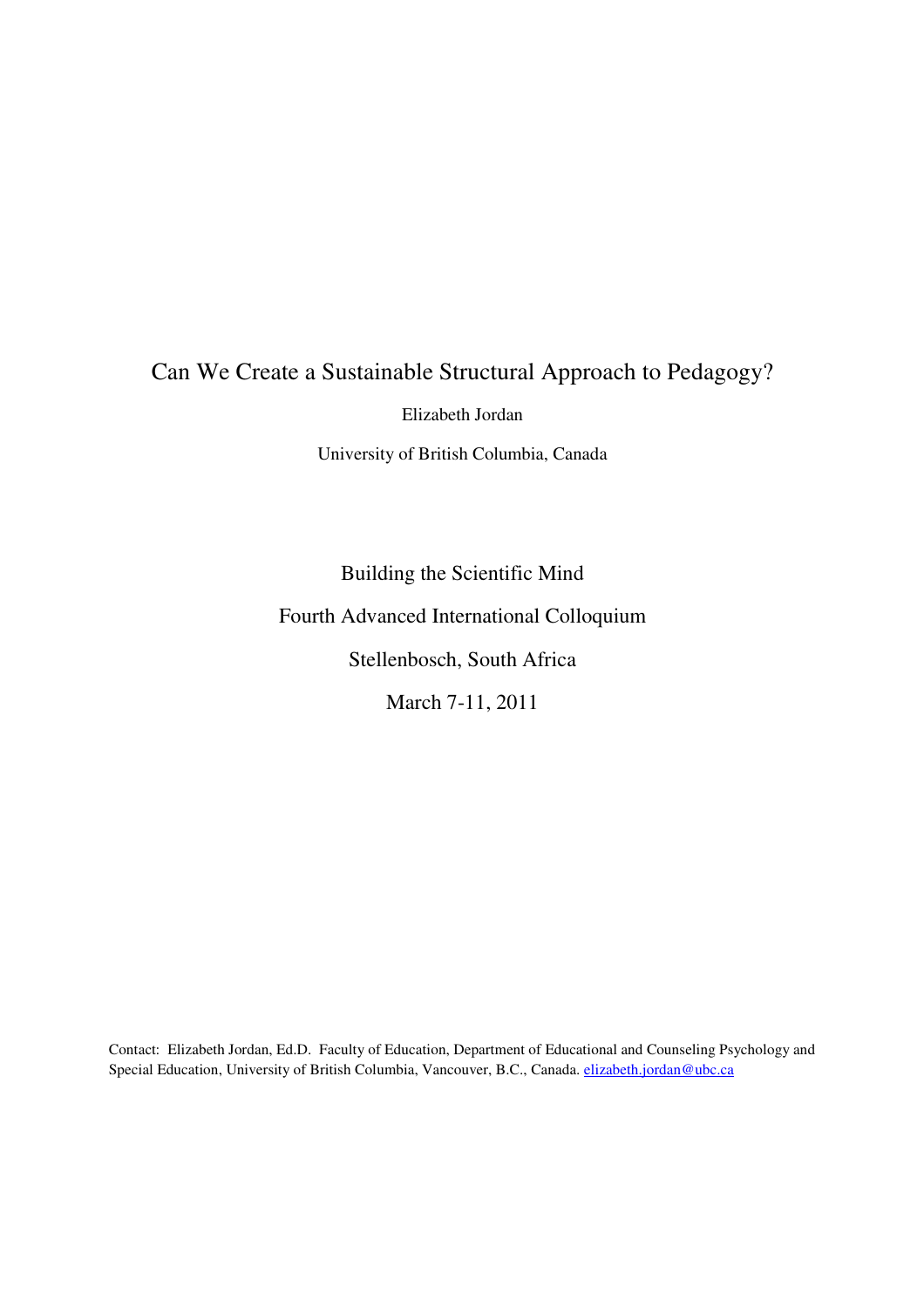#### *Introduction*

Over the past decade a move has been underway to integrate sustainable policies into the area of higher education. As an example of that movement, the University of British Columbia, Vancouver, Canada has developed two documents that attempt to outline the commitment and role of the university. *Trek 2010: A global journey* (UBC, Office of the President, 2005) and *Inspirations and aspirations: The sustainability strategy (UBC, Sustainability Office, 2006)* are considered policy texts "in that they are intended to shape and guide UBC's current policy agenda and are legacies of its 1997 Sustainability Development Policy" (Timmerman & Metcalfe, 2009, p.48). Timmerman & Metcalfe researched the transition of the sustainability policy into"sustainability pedagogy" within UBC. They found, among other items, that "the goals and strategies are too general and thus potentially difficult to implement: the contained language is ambiguous and terms are left undefined: both lack an explicit focus on curricula and classroom interaction" (p.57) A shift from Global Goals, such as these, to Educational and Instructional Goals, or a delineation of specific measureable outcomes, is always required in order to implement any curriculum. Since these are policy statements different Faculties continue to attempt that transition to instructional goals in order to implement the concept of Sustainability within their pedagogical areas. For the Faculty of Education one of the goals, or challenges, presented to the faculty is to "plan for sustainability by creating structural, predictable approaches" (UBC, Office of the Dean, 2010). It is only when discussing the statement with administrators the actual meaning behind the statement becomes clear. Their concern about is making sure courses and programs continue, or maintain "sustainability", within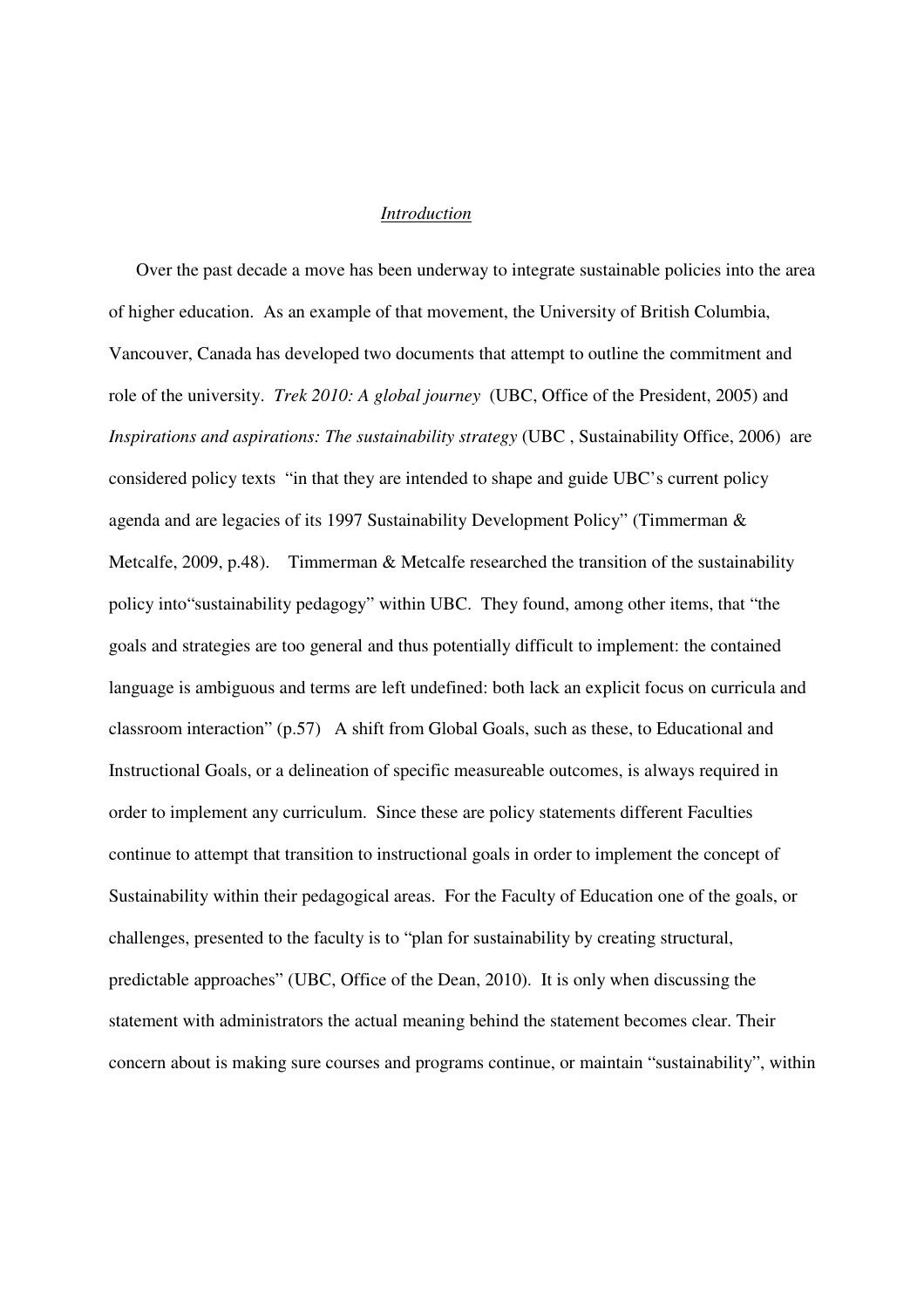the constraints of economic shifts. While this is reasonable, perhaps the term "sustainability" is being misused in this context? Then:

- Should a Faculty of Education be looking at a deeper meaning for the concept of sustainability when used in this context?
- Or, is the problem of a sustainable structure toward a pedagogical approach too "messy", considering all of the complexities inherent within a university community?

For faculties which deal with environmental issues within a very broad sense, sustainability appears to be a straight forward goal. However, from an educational perspective a number of questions about the meaning of sustainability need to be clarified.

- What does "sustainability" mean within the context of a structure for pedagogy?
- What kind of structural approach to pedagogy would make it "predictable"?
- What specifically do we mean by "predictable" outcomes?

**With these questions in mind, the following concepts are being introduced to provide a basis for discussion. This is not an inclusive group of items, but rather a platform from which ideas can develop.**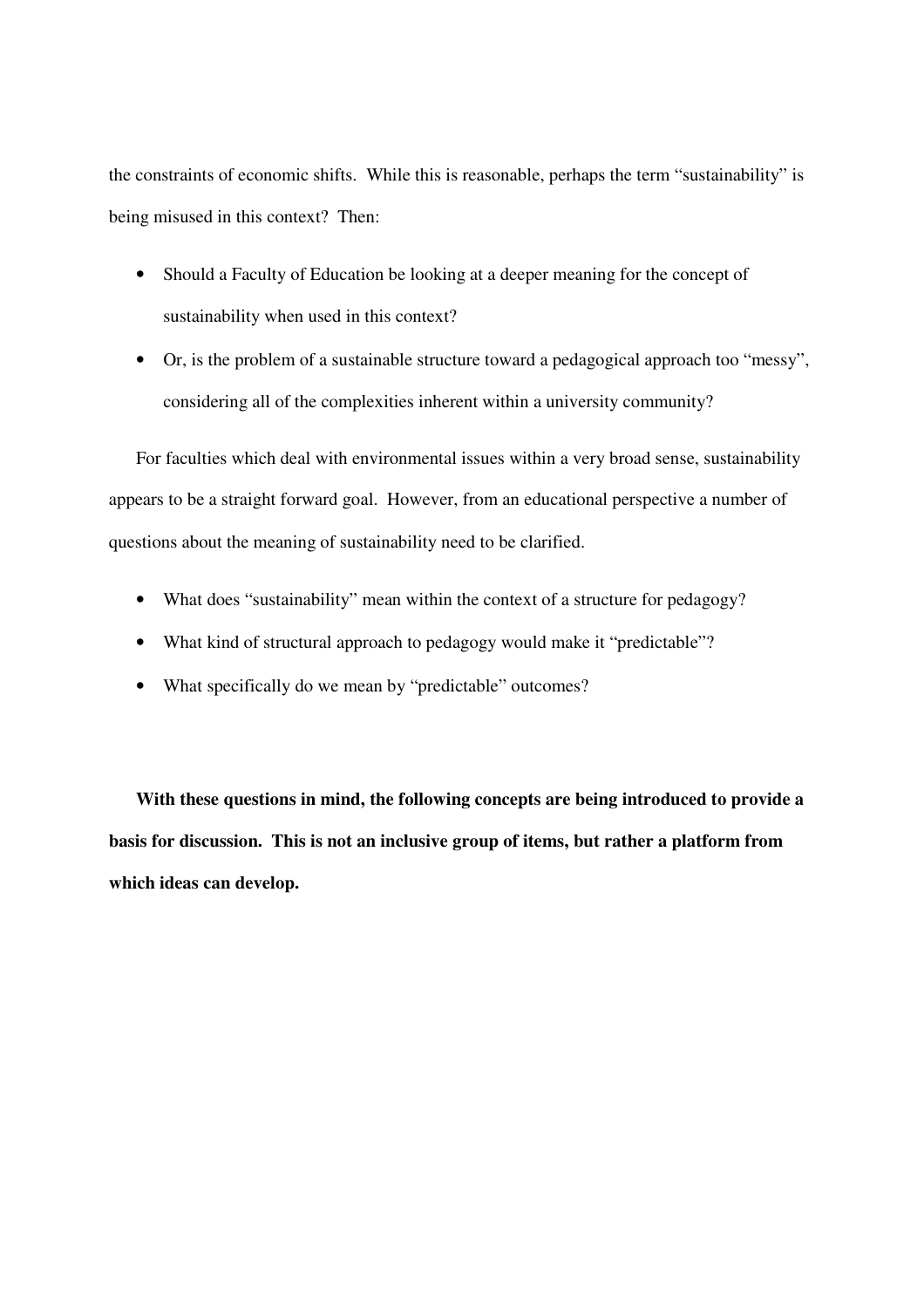#### *Selected Definitions of Sustainability*

- 1. "…forms of progress that meets the needs of the present without compromising the ability of future generations to meet their needs". United Nations World Commission on Environment and Development [Brundtland Commission], Our common future, Chap. 2, point 1, 1987.
- 2. From The United Nations Conference on Sustainable Development (Johannesburg, 2002) some "…recommendations… on how to promote and improve the integration of education for sustainable development in their respective educational strategies and action plans…" (Resolution 57/254) This conference provided a list of characteristics that might contribute to a sustainable pedagogy:
	- Decision-making
	- Social participation
	- Creativity
	- Communication
	- Cooperation
- 3. From an open letter to UBC on the *Development of the UBC Sustainability Academic Strategy*: "While there are many different views of how best to define sustainability, most of them include a recognition that we must live within biophysical carrying capacity, we must provide systems of governance that propagate the values we want to live by and we must provide an adequate material standard of living for all. We see sustainability not as a prescribed set of outcomes, but as the emergent property of a societal conversation about what kind of world we want to live in, informed by some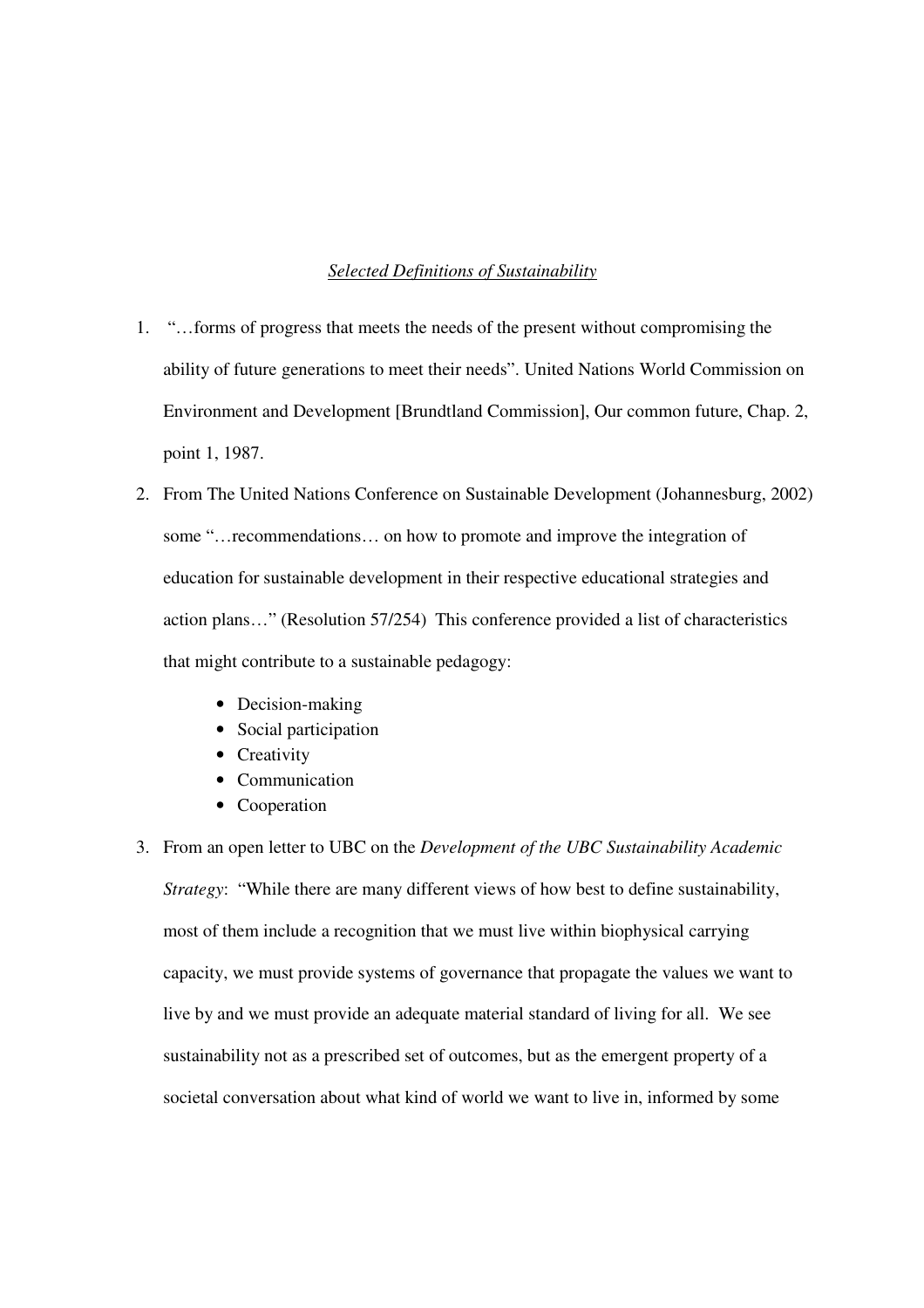understanding of the ecological, social and economic consequences of different courses of action based on knowledge about possible outcomes and their consequences." (Robinson, J., 2009, para.4 in Timmerman & Metcalfe, 2009, p.58)

4. Summary quote: "In every deliberation, we must consider the impact on the seventh generation... even if it requires having skin as thick as the bark of a pine." The Constitution of the Iroquois Nations (the Great Binding Law), # 28

 Actual text*: In all of your deliberations in the Confederate Council, in your efforts at law making, in all your official acts, self interest shall be cast into oblivion. Cast not over your shoulder behind you the warnings of the nephews and nieces should they chide you for any error or wrong you may do, but return to the way of the Great Law which is just and right. Look and listen for the welfare of the whole people and have always in view not only the present but also the coming generations, even those whose faces are yet beneath the surface of the ground – the unborn of the future Nation.* 

### Then:

- What is the definition of Sustainable?
- Should it be expanded or changed to reflect the growing awareness in fields other than, for example, environmental sciences?
- What items are necessary in an understanding of Sustainability?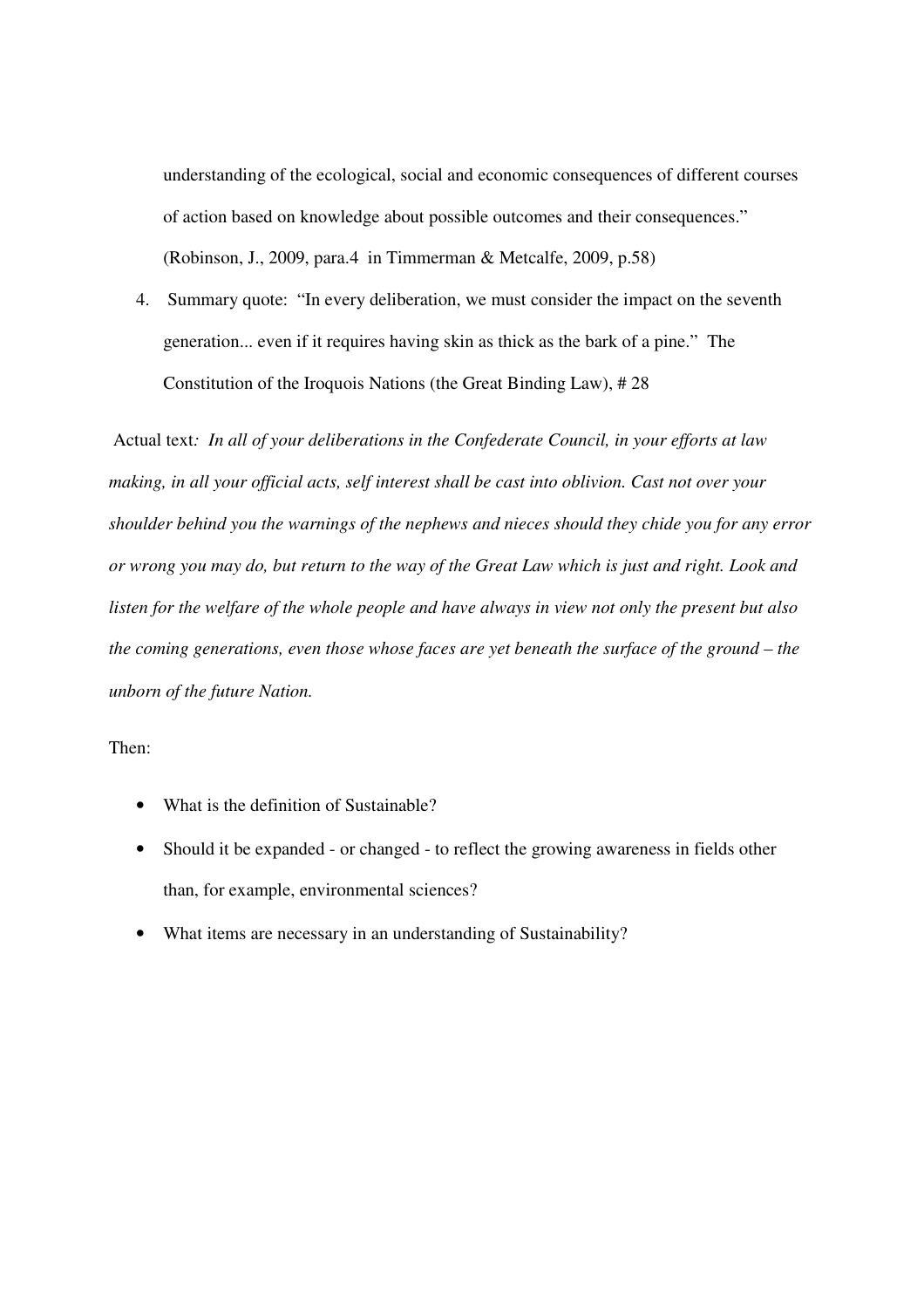#### *Definition of the Problem*

One of the most interesting notions regarding the planning aspect of sustainability in a pedagogical environment is the identification of the "problem" itself. It requires an identification of the current situation and a description of the desired or ideal situation.

 However, within the field of education, it is acknowledged that teaching-learning environments are complex and interrelated networks consisting of myriads of variables. In the 1960's researchers attempted to identify and quantify the classroom interaction. Much of this interest was established as the result of the political and societal reaction to advances by the then U.S.S.R. orbiting Sputnik in 1959. This lead to numerous complex flow charts depicting the components each item brought to the teaching-learning-classroom environment activity. Lists of student characteristics, teacher characteristics, classroom environments and curricular challenges became the foundation for the addition of learning styles, teaching styles, diversity, students with special needs, cultural influences, and so forth. All of this research leads to a call for changes and improvement to our educational system.

Within that understanding of the history of educational research, we are back to actually defining the current problem before we can move forward. Social policy planning is not the same as planning in the natural science where problems are definable. This does not imply that the problems are not difficult or complex, just that they tend to be more definable. For example, with the knowledge that the flu tends to "hit" people in the fall, an immunization program in place before that time can alleviate the impact on the overall population. In contrast, social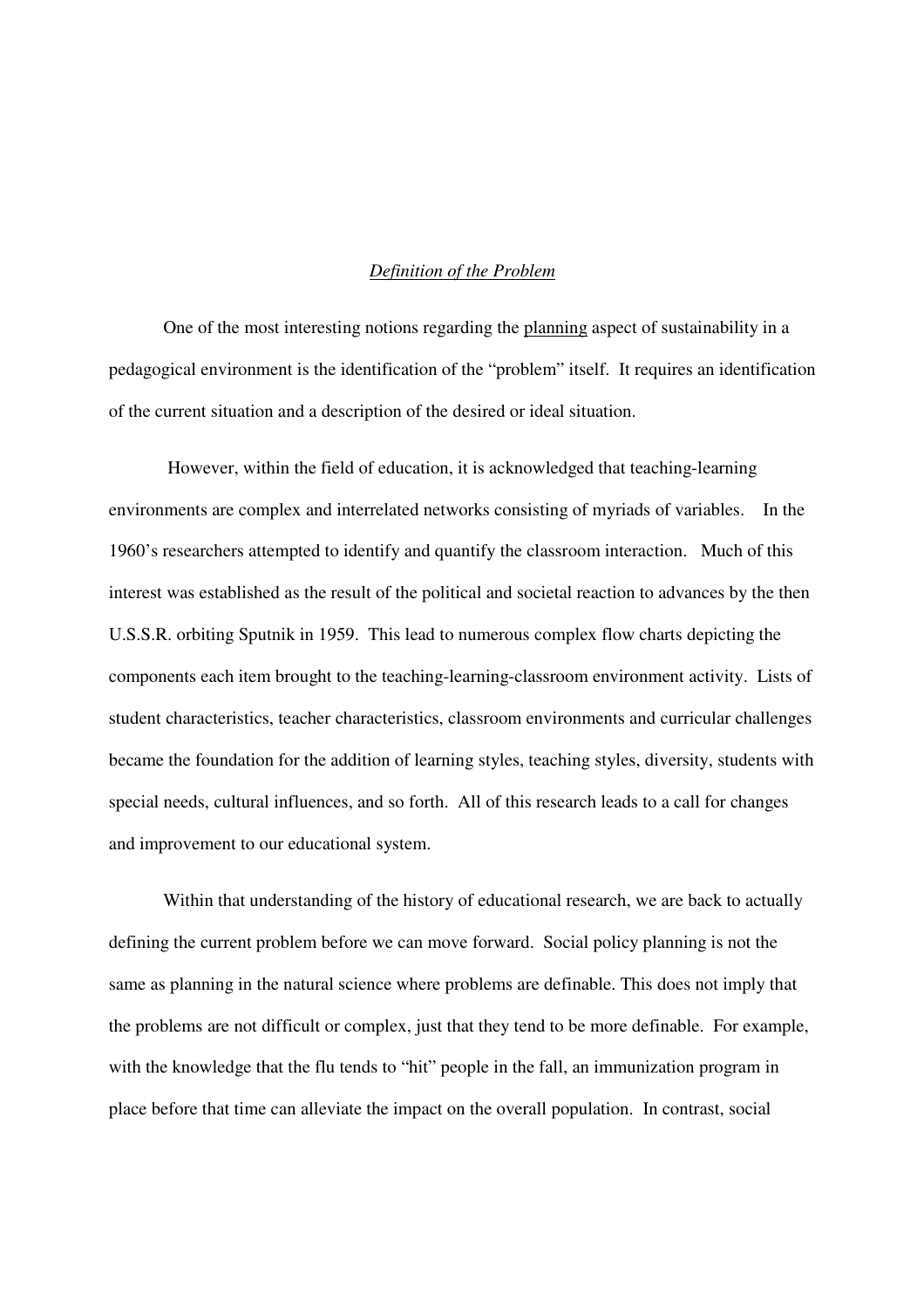policy attempts to resolve ill-structured problems; that is, ones with shifting structures and/or undefined parameters where solutions often result in other problems, often unforeseen. "Social problems are never solved. At best they are only re-solved – over and over again'' (Rittel & Webber, 1973, p.160).

 In an article on the dilemmas of planning Rittel & Webber coined the term "Wicked", in reference to these ill-structured social policy planning problems. The problems and issues are unclear, circular, tricky, usually tied to social policy issues, hard to work into a timeframe, and require an "exhaustive inventory of all conceivable solutions ahead of time'' (p. 161)

> Wicked problems often crop up when organizations have to face constant change or unprecedented challenges. They occur in a social context, the greater the disagreement among stakeholders, the more wicked the problem. In fact, it's the social complexity of wicked problems as much as their technical difficulties that make them tough to manage. (Camillus, 2008, p.100)

A list of the Ten Traits for Wicked Problems is attached.

Based on the social political platform of university planning and culture as well as the issues inherent within the education community as a whole, pedagogical research, teachers and shifts in philosophy, and so on, I will suggest that the problems faced by the Education Faculty are "wicked problems''.

- Can a plan for sustainability by creating structural and predictable approaches be realized?
- $\bullet$  If so, how?
- What are the dynamics inherent within the problem?
- As an extension: Is Problem-Based learning a plausible, realistic approach?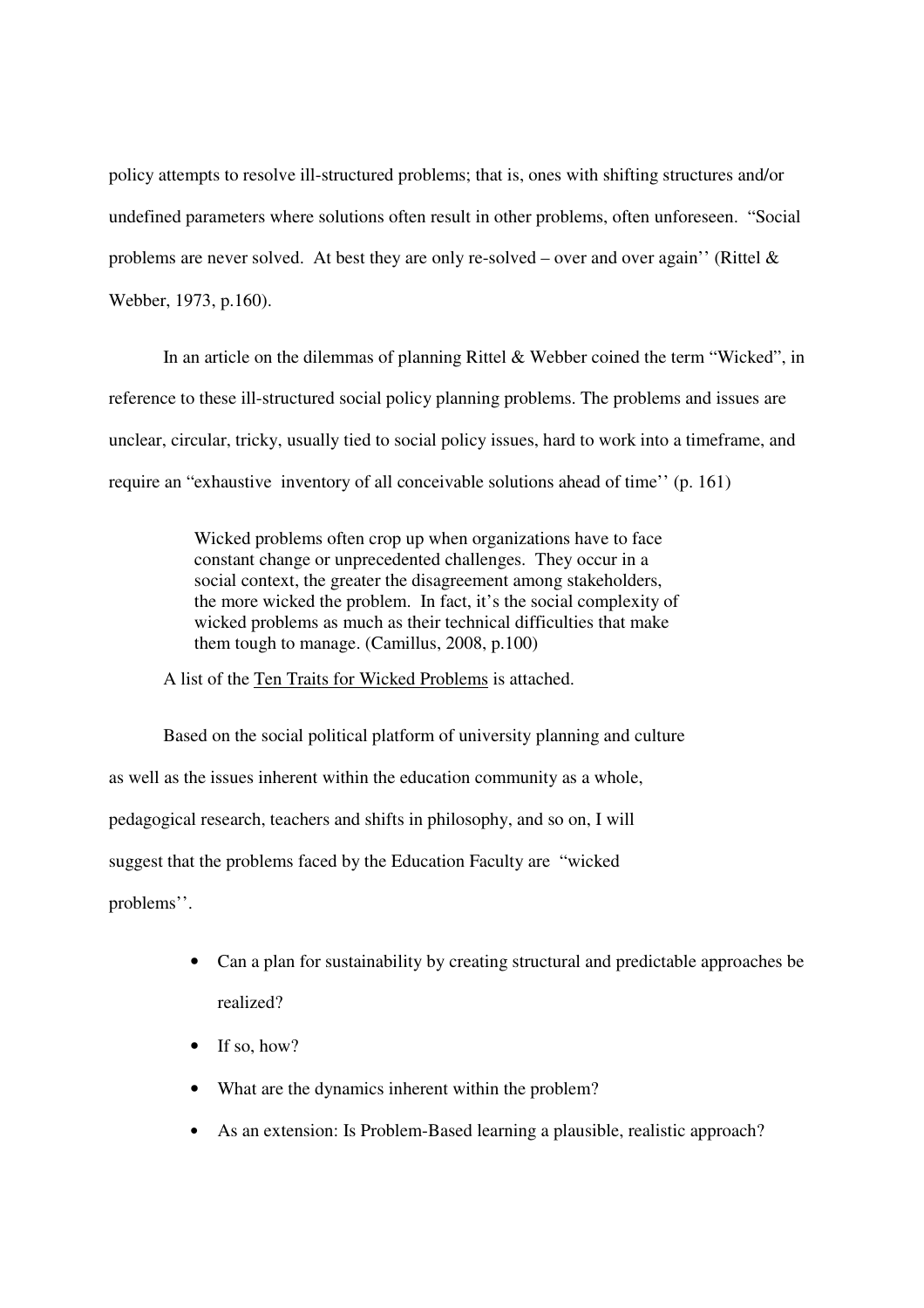## Bibliography

- Camillus, J. (2008). Strategy as a wicked problem. *Harvard Business Review,* May 2008, 99- 106.
- Constitution of the Iroquois Nations: the Great Binding Law, # 28. Retrieved January 30, 2011, from http://www.indigenouspeople.net/iroqcon.htm
- Robinson, J., (2009). In Timmerman, N. & Metcalfe, A.S. (2009). From policy to pedagogy: The implications of sustainability policy for sustainability pedagogy in higher education. *Canadian Journal of Higher Education, 39* (1), 45-60.
- Rittel, H.W. & Webber, M.M. (1973). Dilemmas in a general theory of planning. *Policy Sciences, 4,* 155-169.
- Timmerman, N. & Metcalfe, A.S. (2009). From policy to pedagogy: The implications of sustainability policy for sustainability pedagogy in higher education. *Canadian Journal of Higher Education, 39* (1), 45-60.
- UBC, Office of the President. (2005). *Trek 2010: A global journey.* Vancouver: University of British Columbia, Office of the President.
- UBC Sustainability Office. (2006). *Inspirations and aspirations: The sustainability strategy.*  Vancouver: University of British Columbia, UBC, Sustainability Office.
- United Nations World Commission on Environment and Development [Brundtland Commission], (1987). *Our common future.* Retrieved November, 2010 from http://undocuments.net/ocf-02htm .
- United Nations World Summit (Conference) on Sustainable Development: Summary, Johannesburg, South Africa, 26 August-4 September, 2002. United Nations Publication. Retrieved November 8, 2010 from http://www.un-documents.net/a57r254.htm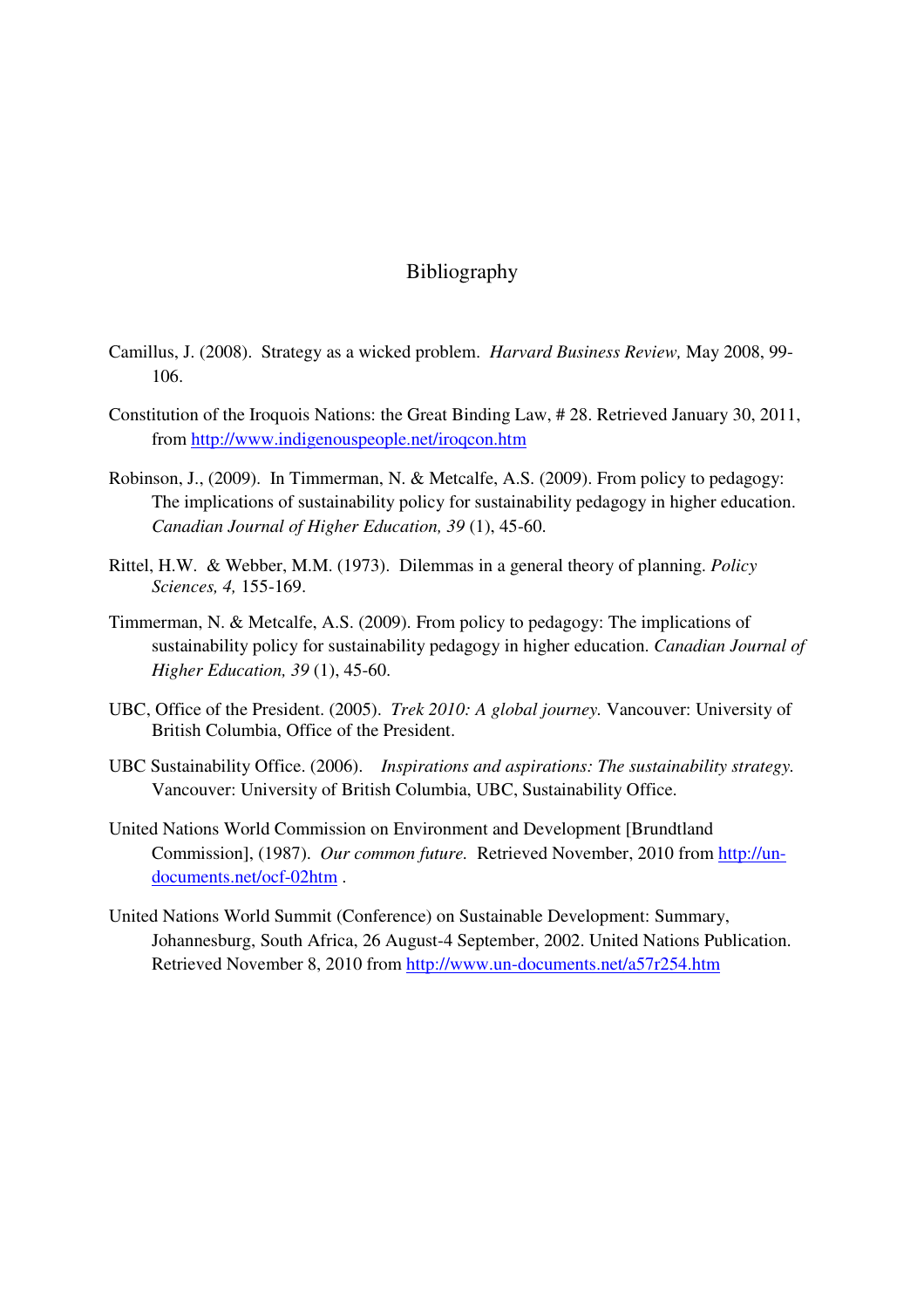### Ten Traits for Wicked Problems

From: Rittel, H.W. & Webber, M.M. (1973). Dilemmas in a general theory of planning. *Policy Sciences, 4,* 155-169.

1. There is no definite formulation of a wicked problem.

The information needed to understand the problem depends upon one's idea for solving it. To describe a wicked problem properly, one has to develop all of the conceivable solutions in advance.

2. Wicked problems have no stopping rules.

When solving a tame problem, the problem-solver knows when the job is done. With wicked problems you never come to a final solution. The problem is continually evolving and mutating.

3. Solutions to wicked problems are not true or false, but better or worse.

The criteria for judging the validity of a "solution" to a wicked problem are strongly stakeholder dependent. Different stakeholders see different "solutions" as better or worse.

4. There is no immediate or ultimate test of a solution to a wicked problem.

Any solution will generate waves of consequences over an extended period of time. Moreover, the next day's consequences of the solution may yield undesirable repercussions which outweigh the intended advantages.

5. Every solution to a wicked problem is a "one-shot operation" because there is no opportunity to learn by trial and error.

Every implemented solution is consequential. It leaves traces that cannot be undone. Every attempt to reverse a decision or correct for the undesired consequences poses yet another set of wicked problems.

6. Wicked problems do not have an exhaustively describable set of potential solutions.

There are no criteria which enable one to prove that all the solutions to a wicked problem have been identified and considered. It may happen that no solution is found.

7. Every wicked problem is essentially unique.